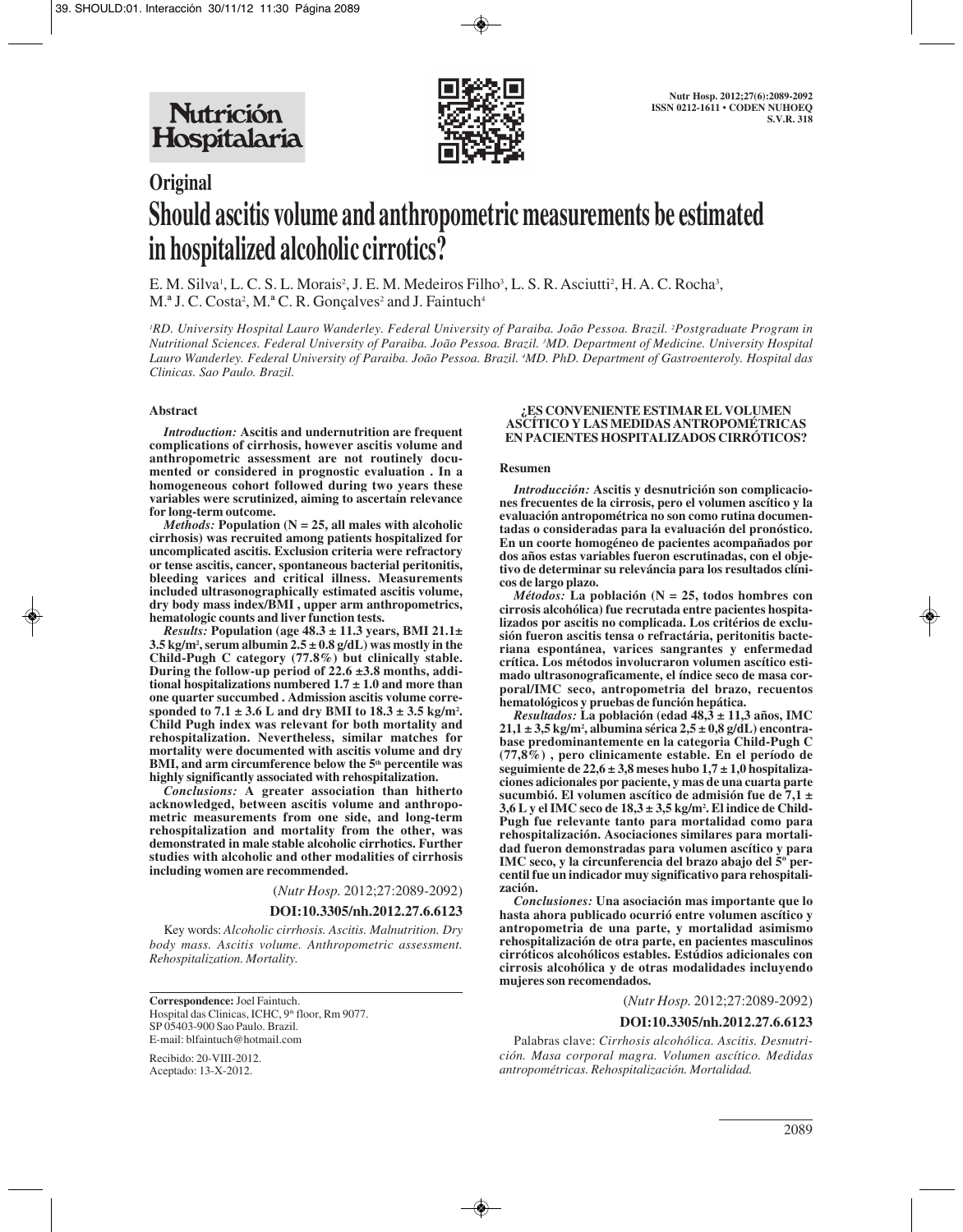# **Introduction**

Malnutrition has been emphasized in liver cirrhosis for decades, with prevalence as high as  $75\%$ .<sup>1-5</sup> Ascitis is not uncommon either, especially in late disease.<sup>6,7</sup> With few exceptions, modern therapeutic protocols have not substantially touched the main liver damage.<sup>8</sup> Nevertheless, the alluded to complications typically respond to nutritional support and diuretic administration. In this sense they are prone to be overlooked within the larger context of the disease.

Earlier protocols highlighted association between both undernutrition<sup>3,4</sup> and ascitis<sup>4,6,7</sup> with mortality. Indeed, in the absence of severe portal hypertension the two complications tend to be related.<sup>2</sup> In contrast to some recommendations,<sup>9,10</sup> prognostic indices such as Child Pugh and MELD (Model for End-Stage Liver Disease)<sup>11</sup> do not consider these variables.

Given the prognostic relevance of ascitis and malnutrition particularly in alcoholic cirrhosis, $12,13$  a prospective pilot study was conducted. The aim was to analyze mortality and rehospitalization during a two-year period, in a homogeneous male cohort followed in an academic setting.

# **Material and methods**

The study was approved by the institutional Ethical Committee, and all patients gave written informed consent.

Population ( $N = 25$ , all males), with clinically diagnosed alcoholic cirrhosis confirmed by imaging methods, was consecutively recruited among patients hospitalized for ascitis treatment. Exclusion criteria were refractory or tense ascitis, cancer, alcoholic hepatitis, spontaneous bacterial peritonitis, bleeding varices, critical illness or admission to the intensive care unit .

Patients were seen by a multidisciplinary team including dietitian, surgeon and gastroenterologist, along with other specialists whenever required. Diet, diuretics and other prescriptions were in agreement with accepted protocols, and abstinence was a therapeutic priority.7,8

Measurements included nutritional status (arm circumference, triceps skinfold, body mass index/BMI, plasma proteins) liver function tests, lipid fractions and hematologic counts. Dietary intake and also Child-Pugh and MELD indices were calculated.

Exploratory paracentesis was not routine, ascitic fluid analysis being conducted when any clinical or biochemical sign of infection was present. Ascitis was clinically evaluated at admission<sup>14</sup> and the volume sonographically defined.<sup>15</sup> On the basis of ascitis volume, corrected (dry) BMI was estimated.

Values are presented as mean ± SEM. Student's "t" test was selected for continuous variables, if necessary employing logarithmic conversion. Pearson correlation

| <b>Table I</b><br>Demographic findings, prognostic indices and<br>general outcome |                  |  |  |
|-----------------------------------------------------------------------------------|------------------|--|--|
| Age (years)                                                                       | $48.3 \pm 11.3$  |  |  |
| Gender                                                                            | $100\%$ males    |  |  |
| Child-Pugh $(\%)$                                                                 | 22.2% B, 77.8% C |  |  |
| MELD (points)                                                                     | $28.9 \pm 8.6$   |  |  |
| Follow up (months)                                                                | $22.6 \pm 3.8$   |  |  |
| Mortality $(\% )$                                                                 | $27.8\%$ (5/18)  |  |  |
| Rehospitalizations (episodes/patient)                                             | $1.7 \pm 1.0$    |  |  |

coefficient (r) was calculated for targeted measurements, and positive findings were confirmed by multivariate analysis.

A significance level of 5% was established, and Graph Pad Prism 4.0 software (Graph Pad, San Diego, CA, USA) was utilized for all calculations.

# **Results**

All patients agree to the protocol however exclusion criteria were identified in seven , therefore the effective cohort encompassed 18 cases. General features of these patients are depicted in table I.

Dietary intake during admission was excellent  $(2,815 \pm 279 \text{ kcal}$  and  $130 \pm 12 \text{ g}$  protein/day) however prehospitalization dietary recall could not be performed. Most were in the Child-Pugh C category, and mortality was comparably elevated within the observation period, despite adequate follow-up.

Biochemical profile was consistent with the advanced cirrhosis status. Serum albumin was severely depressed, anemia was common and systemic inflammation was confirmed, but without peritonitis or sepsis. Uncorrected BMI was acceptable but not triceps skinfold and arm circumference. Skinfold below the 5th percentile was not as common (16.7%, 3/18) as arm circumference (77.8%, 14/18), indicating predominant muscle wasting.

Mean ascitis volume reached  $7.1 \pm 3.6$  liters, and when dry BMI was computed also this anthropometric measurement was below the normal range, confirming both visceral and somatic malnutrition (table II).

A few results were relevant for survival, namely number of hospital admissions which was quite obvious, and classic Child-Pugh index. Low platelet count is a known marker of liver fibrosis and of portal hypertension and did not surprise. A negative impact for low BMI (dry weight) as well as of massive ascitis was evident . MELD did not reach significance.

As concerns rehospitalizations Child-Pugh C index appeared again, but a particularly good match was noticed for arm circumference below the 5<sup>th</sup> percentile (table III).

Ascitis volume, dry BMI and arm circumference correlated with themselves as well as with other nutri-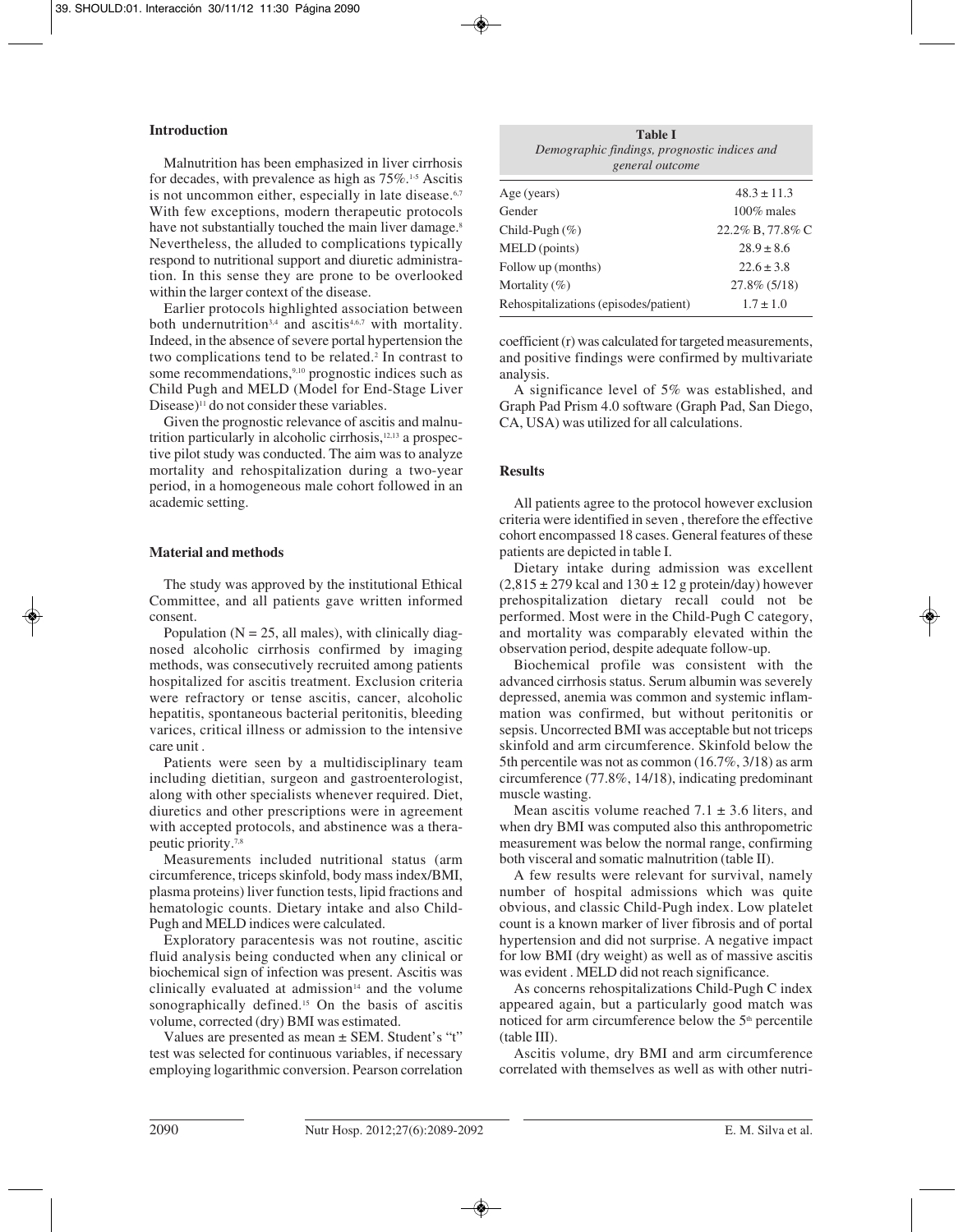| <b>Table II</b><br>Biochemical, anthropometric and ascitis volume results |  |  |  |
|---------------------------------------------------------------------------|--|--|--|
| $4.2 \pm 4.8$                                                             |  |  |  |
| $36.4 \pm 14.8$                                                           |  |  |  |
| $3.6 \pm 1.5$                                                             |  |  |  |
| $13.2 \pm 16.7$                                                           |  |  |  |
| $169 \pm 101$                                                             |  |  |  |
| $7,759 \pm 4,304$                                                         |  |  |  |
| $2.5 \pm 0.8$                                                             |  |  |  |
| $9.7 \pm 3.1$                                                             |  |  |  |
| $23.9 \pm 3.4$                                                            |  |  |  |
| $8.2 \pm 7.9$                                                             |  |  |  |
| $21.1 \pm 3.5$                                                            |  |  |  |
| $7.1 \pm 3.6$                                                             |  |  |  |
| $18.3 + 3.5$                                                              |  |  |  |
|                                                                           |  |  |  |

tional and metabolic markers, but not with Child-Pugh, MELD or other tests. Such profile reinforces the contribution of body protein consumption to the unfavorable clinical course, independently from traditional prognostic signals (table IV).

# **Discussion**

Currently the main chronic liver derangement worldwide as well as the principal predisposing condition for liver cirrhosis, cancer and transplantation is nonalcoholic fatty liver disease, a condition associated with overweight and metabolic syndrome.16 Even statistics of viral and alcoholic cirrhosis are influenced by the widespread obesity epidemic, and obesity has been shown to be an independent predictor of clinical decompensation, including ascitis, in cirrhosis of all etiologies.<sup>17</sup>

Yet malnutrition is a classic feature of liver cirrhosis which depends on degree of liver damage , hypermetabolism, renal compromise and other complications, but also on such iatrogenic causes as repeated paracenteses, lactulose-related diarrhea, degree of protein restriction, and other interventions. In nonabstinent alcoholics, the substance addiction itself may be a precipitant of systemic inflammation and muscle wasting.<sup>1,8,18</sup>

Developing countries understandably exhibit higher proportions of body protein consumption than industrialized ones, due to the synergy between primary and secondary malnutrition.<sup>1,5,12</sup> Yet in Child-Pugh C patients, such as the majority of the currently documented cases, cachexia risk seems to be universal.<sup>2,5,19</sup>

In most centers anthropometric assessment along with dry weight are not calculated and ascitis classification is qualitative, as adopted by the International Ascites Club.20 The advent of ascitis has been associated with up to 50% mortality within two years.<sup>21</sup> Prognosis of malnutrition is less precise, in spite of ample evidence for a deleterious impact,<sup>1,3-5,12,22</sup> one of the reasons being lack of consensus on which malnutrition indices are most useful for this population.8,22,23

Body mass index, upper arm anthropometrics, subjective global assessment, biochemical markers, dietary intake and complex body composition techniques have all been investigated, but with rather conflicting results. Admittedly liver dysfunction, and especially peripheral and peritoneal fluid accumulation, tend to interfere with most of these indices.<sup>8,22,23</sup>

Large population studies exist but participants are often heterogenous, including both stable and critically ill cases. The interference of obese cirrhotics on mean nutritional results, as already alluded to, may be conspicuous in certain environments. Moreover, independent and meaningful end-points such as number of hospitalizations and long-term mortality are not often selected. To the best of our knowledge, this is the first long-term observation with stable alcoholic cirrhosis and uncomplicated ascitis, focusing the role of anthropometric findings.

Current results endorse the association of ascitis volume and dry body mass index with mortality in the

| <b>Table III</b><br>Outcome differences |                   |                         |              |  |  |
|-----------------------------------------|-------------------|-------------------------|--------------|--|--|
| Mortality                               | Yes               | No                      | Significance |  |  |
| Ascitis volume $(L)$                    | $6.4 \pm 2.8$     | $8.9 \pm 3.2$           | $P = 0.041$  |  |  |
| BMI (dry weight) (kg/m <sup>2</sup> )   | $18.9 \pm 3.6$    | $15.4 \pm 1.6$          | $P = 0.047$  |  |  |
| Rehospitalization(/patient)             | $1.3 \pm 0.8$     | $2.8 \pm 1.0$           | $P = 0.011$  |  |  |
| Child Pugh classification               | 69.2\% C $(9/13)$ | $100\% \text{ C} (5/5)$ | $P = 0.045$  |  |  |
| MELD (points)                           | $28.3 \pm 8.3$    | $29.4 \pm 9.4$          | $P = 0.481$  |  |  |
| Platelet count $(X 1,000/mm^3)$         | $194 \pm 101$     | $103 \pm 57$            | $P = 0.048$  |  |  |
| Rehospitalization                       | Yes               | No                      | Significance |  |  |
| Arm circumference $< 5th$               | $100\%$ (13/13)   | $0\% (0/5)$             | P < 0.001    |  |  |
| Child Pugh C                            | $84.6\%$ (11/13)  | $40.0\% (3/5)$          | $P = 0.037$  |  |  |

Obs: Arm circumference  $< 5<sup>th</sup>$  percentile.